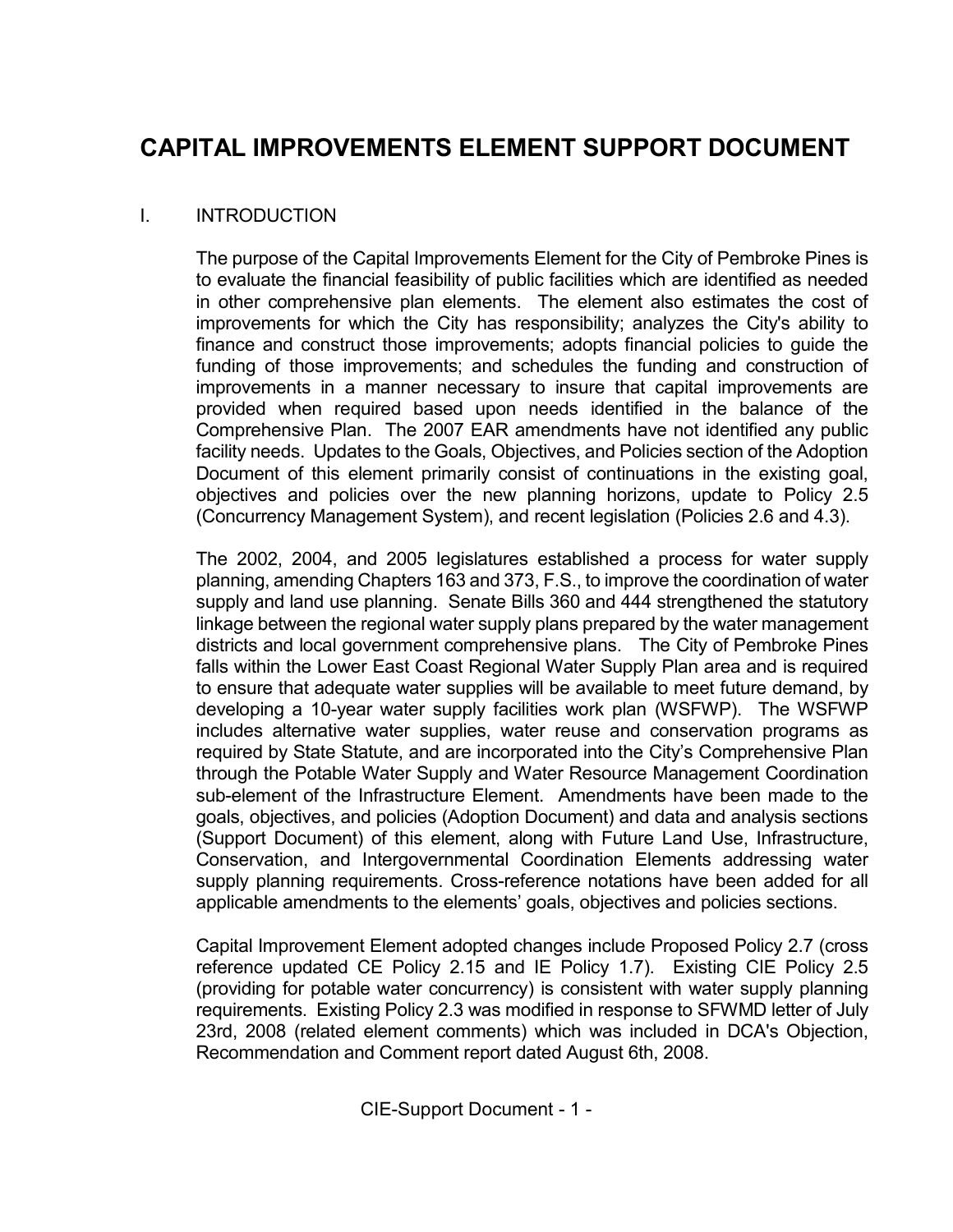The work plan is required to be updated within 18 months after the SFWMD updates the regional supply plan. The SFWMD updated the Lower East Coast Regional Water Supply Plan in September 2013; therefore, the City is required to adopt the updates by March 2015. The updates include text amendments to the Future Land Use, Infrastructure and Conservation Elements and the City's 10 year water supply facilities work plan which was adopted by the City Commission in 2009 (Ordinance No. 1632)

CIE Policy 6.2 has been updated to reflect the adopted Level of Service in accordance with the Third and Restated Interlocal Agreement for Public School Facility Planning (TRILA).

The annual update may be accomplished through adoption of an ordinance, without amendment to the comprehensive plan, pursuant to Section 163.3177(3)(b), Florida Statutes. Those changes to the CIE, other than to the 5-year schedule of capital improvements shall continue to be accomplished through the comprehensive plan amendment process under the expedited process (Section 163.3177(3)(b)2,FS), whereby the city transmits the amendment as recommended by the Local Planning Agency (Planning and Zoning Board) and adopted by the City Commission to the Florida Department of Economic Opportunity(DEO) without a request for review and Objection, Comment, Recommendation report.

The update to the CIE consists of updating policies 5.1 and 6.4 which reference the appropriate five year schedule of the School Board's District Educational Facilities Plan (DEFP)

Planning Horizons – The CIE planning horizons are 2015 and 2025

 Service Area – The CIE service area consists of the entire City of Pembroke Pines

# II. DATA REQUIREMENTS

The Data Requirements section of the Capital Improvements Element outlines the needs for public facilities as identified in the other comprehensive plan elements to support the Future Land Use Element of the Comprehensive Plan, including the existing and projected needs of the Transportation Element. The second component of the section addresses the location of major public education and public health systems within the City of Pembroke Pines jurisdiction and also their respective geographic service areas. The final segment of the Data Requirements section addresses revenue sources that are presently in place and those funding mechanisms that would be available for capital improvement financing.

CIE-Support Document - 2 -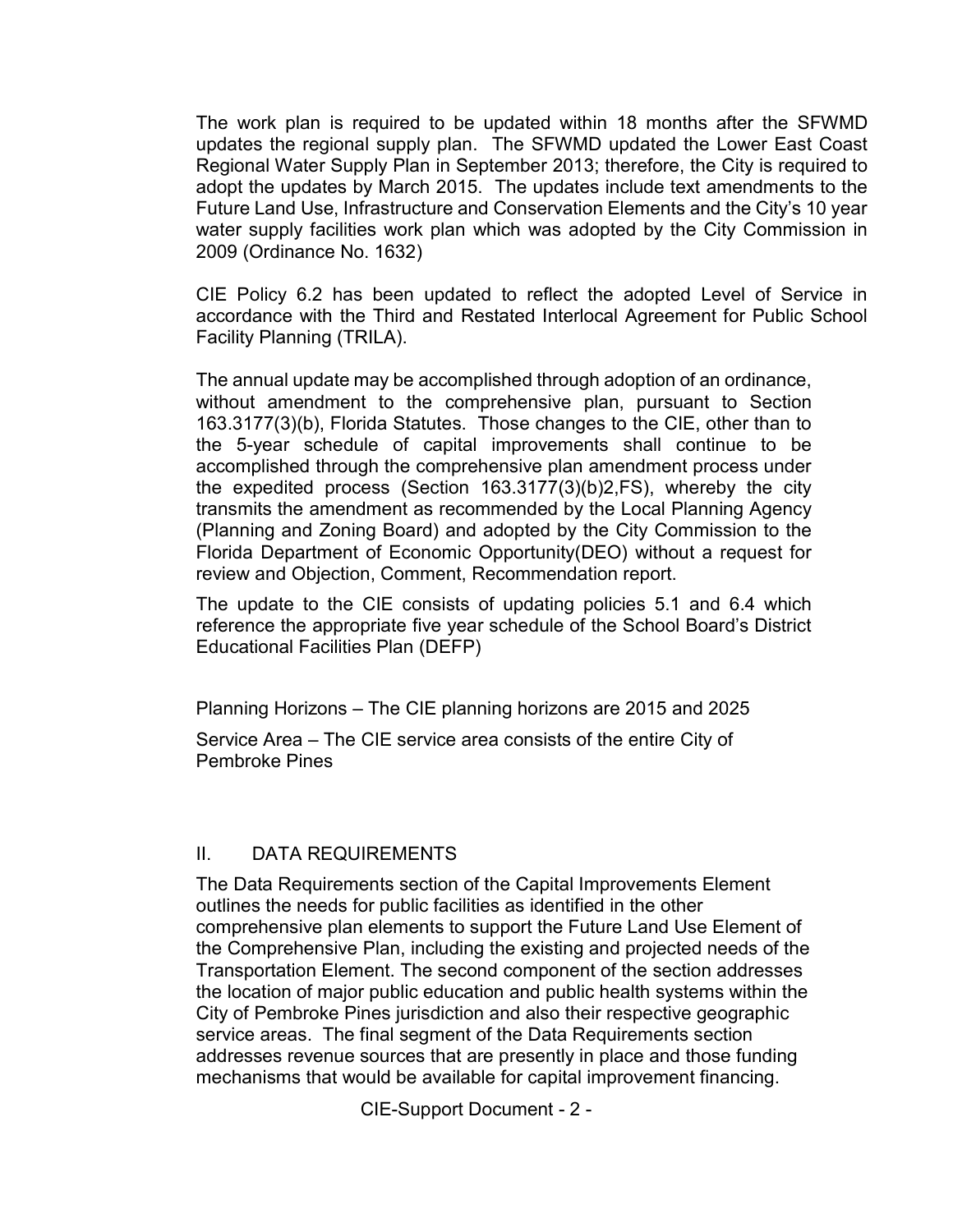- A. Public Facilities Needs
	- 1. Transportation Element

 As noted on the Transportation Element Map No. TE-9 (TE Appendix), the roads which make up the City's primary roadways network are as follows:

## EAST/WEST ROADWAYS

 Sheridan Street Taft Street Johnson Street Pines Boulevard Pembroke Road

## NORTH/SOUTH ROADWAYS

 Florida Turnpike 72nd Avenue University Drive Douglas Road Palm Avenue Hiatus Road Flamingo Road I-75 S.W. 160th Avenue S.W. 172nd Avenue Bonaventure Boulevard (184th Avenue) U.S. 27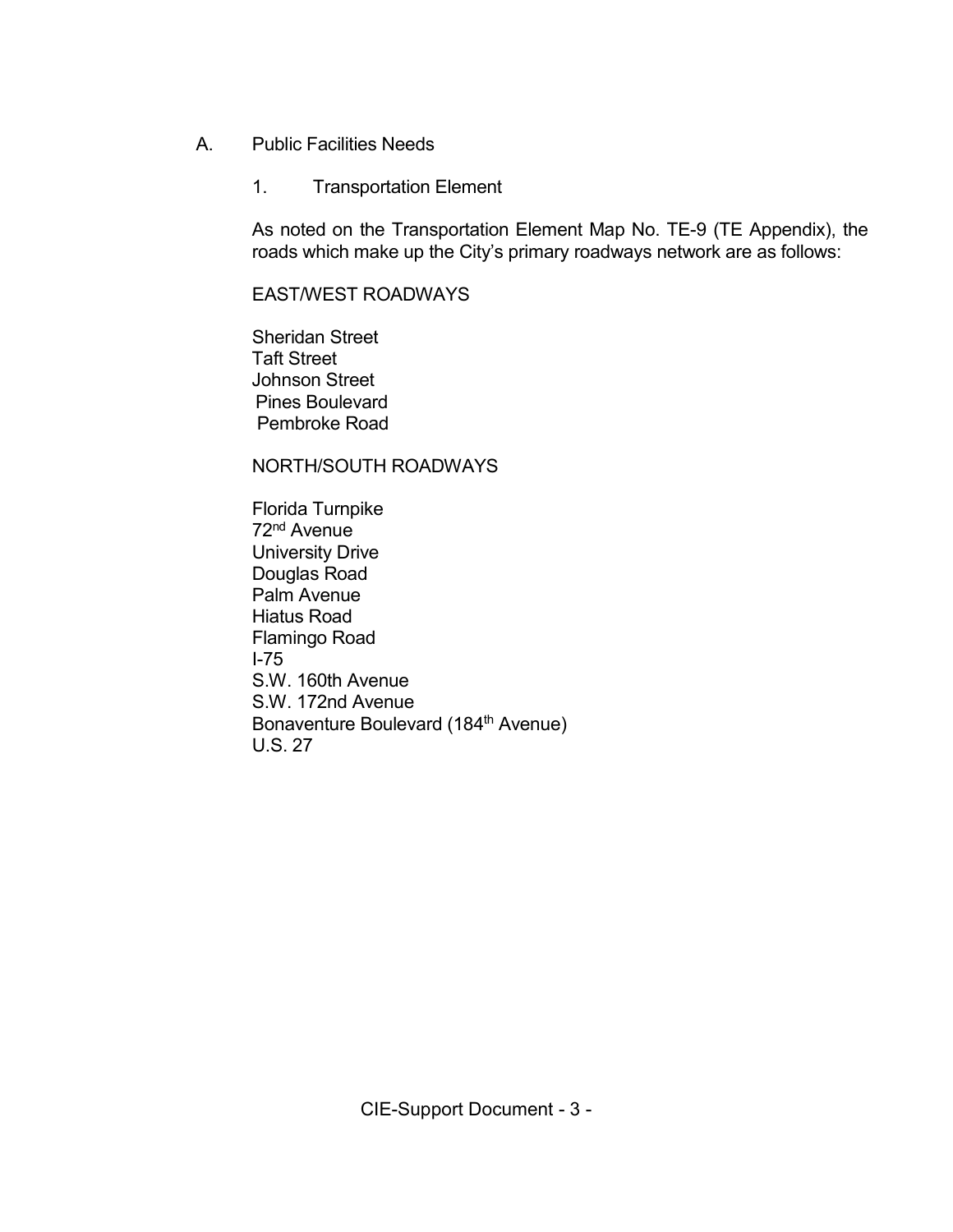The majority of the above roadways are either county, state or federal highways. Accordingly, county, state, or federal agencies have the primary responsibility for funding, maintaining and upgrading those highways within their jurisdictions (See Table TE-14, TE-Appendix-Tables). Analysis pertaining to level of service standards on the SIS/Florida Intrastate Highway System Roadways pursuant to Chapter 14-94 (FAC) is provided in the Data and Analysis Requirements sections (Support Document) of the Transportation Element. It is noted in the Intergovernmental Coordination Element, that the City of Pembroke Pines will continue to insure effective coordination with those agencies through its representation on the Metropolitan Planning Organization (MPO). This participation also helps to prioritize improvements to roadways based on local needs to serve the future growth and development of the community. See TE Policy 2.1.14. for strategies the City intends to implement in conjunction with Broward County to address overcapacity roadway segments and roadway segments approaching overcapacity.

 The balance of the roads within the City of Pembroke Pines are of secondary nature and are either maintained by the City or are private roads that are maintained by the developments for which they serve. The Transportation Element indicates there are no secondary local roads which exceed an acceptable level of service at the present time or are anticipated to exceed an acceptable level of service over the short term or long term planning horizons.

 The improvement of secondary local streets has been and will continue to be the responsibility of the developer. As noted in the Future Land Use Element, the City of Pembroke Pines is fortunate to have the vast majority of western Pembroke Pines (area west of Flamingo Road) planned in large communities, which will continue to address substantial infrastructure requirements. The City of Pembroke Pines Environmental Services and Planning Divisions' staff has worked very closely with those developments to ensure coordination among them. Coordination efforts include linking the secondary road system with the primary Strategic Intermodal System and regional transportation network. This will further reduce the potential over-burdening of the Strategic Intermodal System and regional transportation network which is primarily the responsibility of County, State and Federal agencies.

 The vast majority of eastern and western Pembroke Pines is already largely developed. Data on the City's recently annexed area in the northwestern portion of the city will be submitted during the next available amendment process. All future secondary roadway transportation improvements for any vacant parcels in the City will be the responsibility of the developer.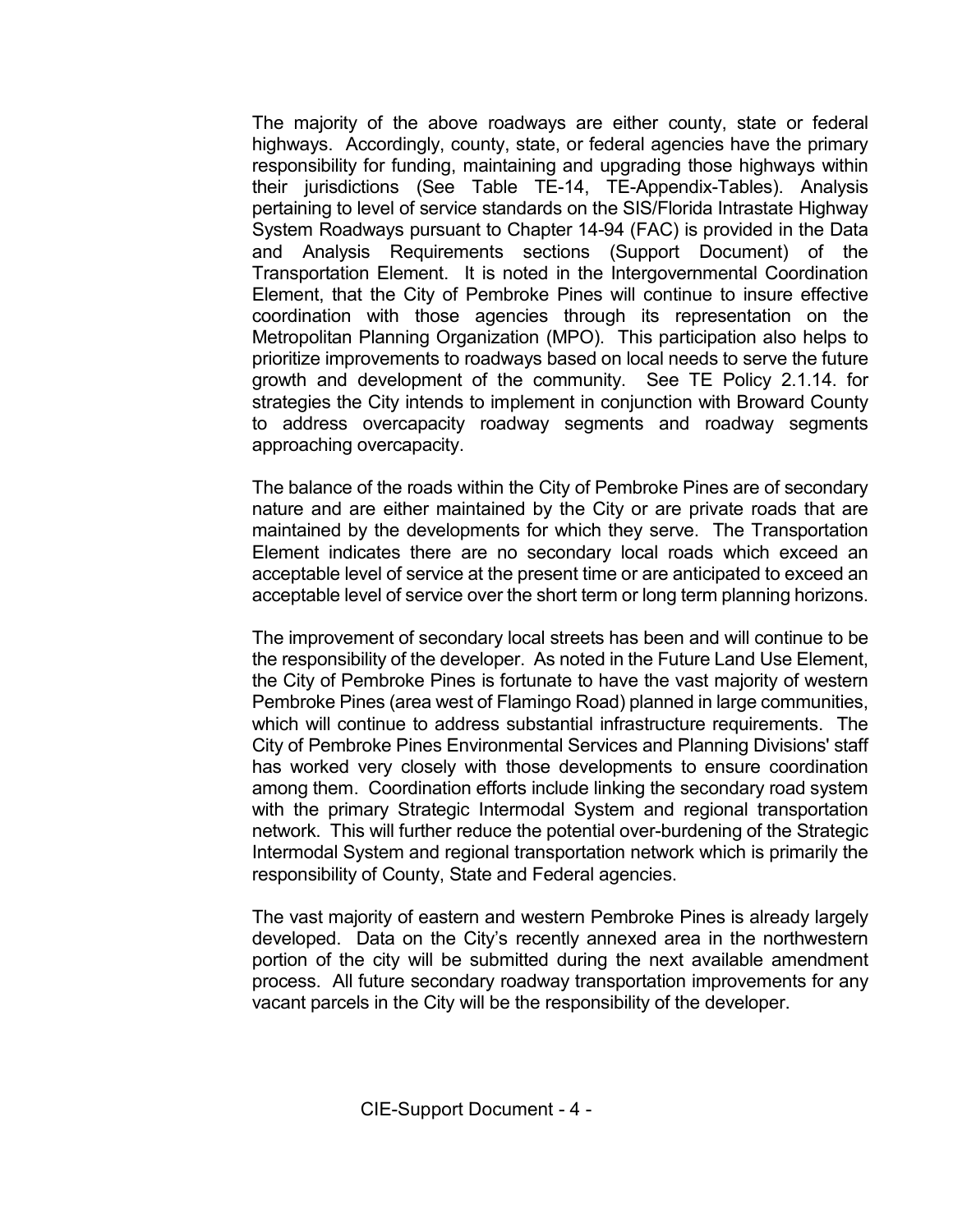The Transportation Element identified seven roadways that are overcapacity. Two of the seven roadways are located within the Southwest Standard Concurrency area. In addition to the improvements identified and funded for the two roadways pursuant to the Transportation Element Analysis Requirements section, TE Policy 2.1.14. addresses the actions the City intends to take to alleviate overcapacity roadways that are located within the standard concurrency areas. The remaining five segments are located within the County's South Central Transit Concurrency District and funded improvements to these segments consist of public transit improvements such as bus bays

2. Recreation & Open Space Element

The City of Pembroke Pines maintains one of the highest standards for local park and recreational uses within the Broward County area. The City's adopted level of service is 7 acres/1,000 population for local park needs in conjunction with the Broward County requirement of 3 acres/1,000 population for regional park needs. The Recreation and Open Space Element did not identify any deficiencies in the provision of recreational facilities citywide. According to the adopted EAR (2006), the county is projecting continued growth in population for the City of Pembroke Pines through the year 2025. For this reason, the provision of recreation and open space should be monitored on an annual basis to ensure that recreation and open space needs are met, with priority given to areas undergoing redevelopment. ROS Policy 4.6 provides for an annual report to be presented to the City's Local Planning Agency that includes an analysis of recreation and open space needs, existing facilities and services, and options to increase the amount of open space areas with particular emphasis given to areas undergoing redevelopment.

3. Infrastructure Element

 As noted in the IE, the City of Pembroke Pines has made substantial improvements to the City's sanitary sewer and potable water facilities. The City addressed the sanitary sewer and potable water needs of its far western reaches extending to U.S. 27 with the construction of major water and wastewater improvements. The improvements have been financed through a special assessment of the property owners in the region. The primary water and sewer lines extend along Pines Boulevard and are available for interconnection by new development as it occurs. As noted throughout the Comprehensive Plan, development has and will continue to bear the cost of the installation of the water and sewer infrastructure for the subdivision or other improvement.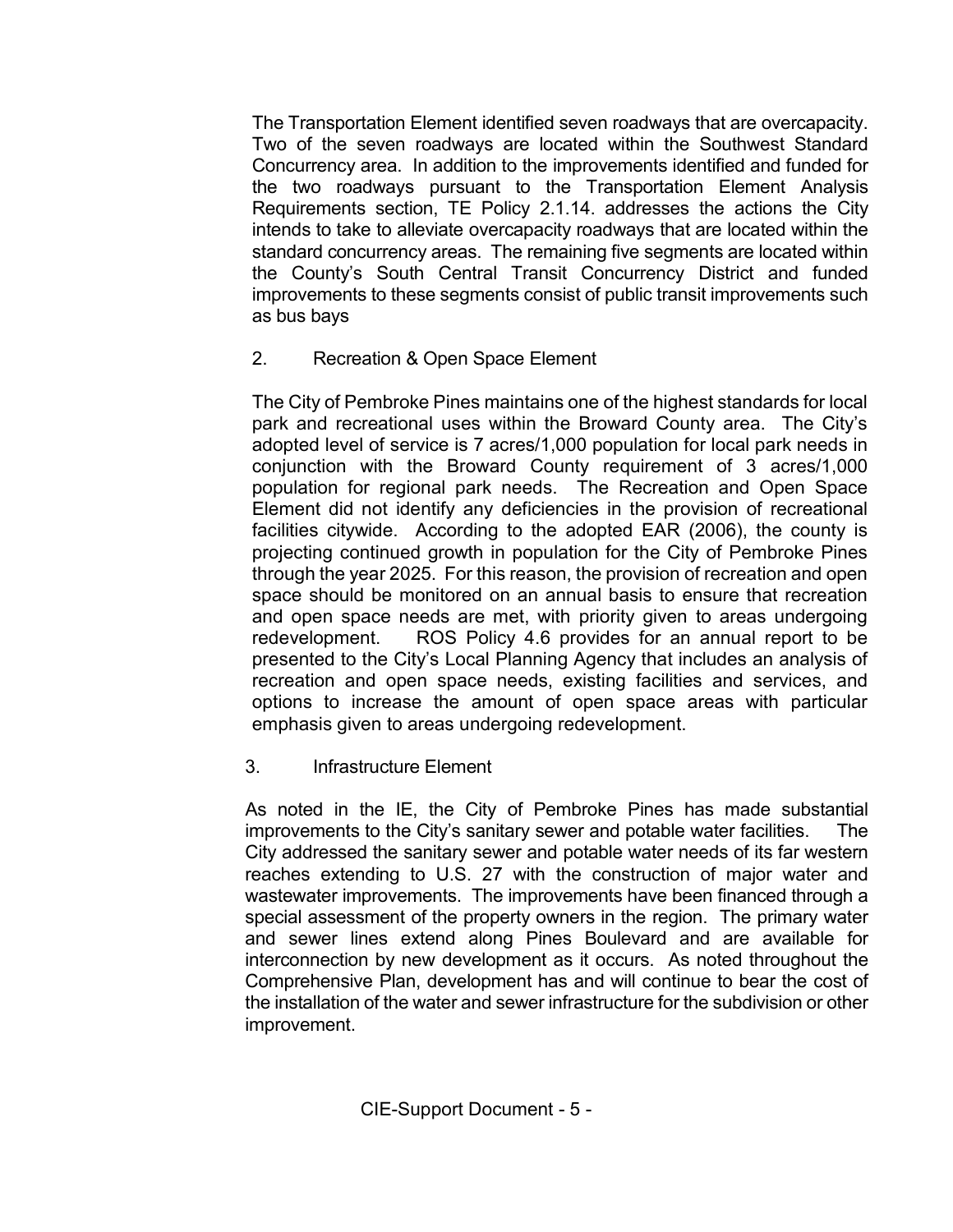The City of Pembroke Pines falls within the Lower East Coast Regional Water Supply Plan area and is required to ensure that adequate water supplies will be available to meet future demand by developing and adopting a 10-year, financially feasible, water supply facilities work plan (WSFWP). The adopted WSFWP, which has been incorporated within the Infrastructure Element, has been updated for the next ten year planning horizon and includes alternative water supplies, water reuse and conservation programsas required by State Statutes. . No shortages in water supply have been projected through 2030 and therefore no changes in the CIP have been made. Amendments have been made to the goals, objectives, and policies (Adoption Document and data and analysis sections (Support Document) of this element, along with Future Land Use, Infrastructure, Conservation, and Intergovernmental Coordination Elements addressing water supply planning requirements.

All drainage improvements are constructed by the South Broward Drainage District and by the Central Broward Water Control District. The South Broward Drainage District is the predominate drainage district within the City and they have full taxing authority for making improvements deemed necessary through its master planning efforts and Public Facility Plans.

As noted in the Evaluation and Appraisal Report prepared by Berryman & Henigar, 1996, solid waste services are provided to residents and businesses by outside or contracted operators. The City's contract with the solid waste hauler which also includes recycling collection and disposal, runs until the year April 2013, and will be reevaluated at that time. In addition, the Chambers Landfill, where solid waste is presently disposed, has adequate capacity for at least the next 20 years.

As noted in the IE, the implementation of standards to maintain and protect natural water aquifer recharge is primarily the responsibility of the South Florida Water Management District, South Broward Drainage District, Central Broward Water Control District, and the Broward County Department of Planning and Environmental Protection. IE Policy 10.5 identifies the City as performing a coordinating function in the implementation of the standards that have been adopted by these agencies, and that the data on the status of water quality in the City's wellfields along with information on any saltwater intrusion effects on groundwater resources will be submitted in the Ten Year Water Supply Plan which will be adopted within eighteen months of the adoption of the regional water supply plan pursuant to IE Policy 10.6 and as required by Chapter 163, State Statutes. The City of Pembroke Pines continues to comply with all Broward County regulations regarding wellfield protection and the uses occurring within those areas. In the event of an occurrence which damages the groundwater, the cause of the problem will be determined and the financial responsibility of correcting the problem will be assigned to the responsible party.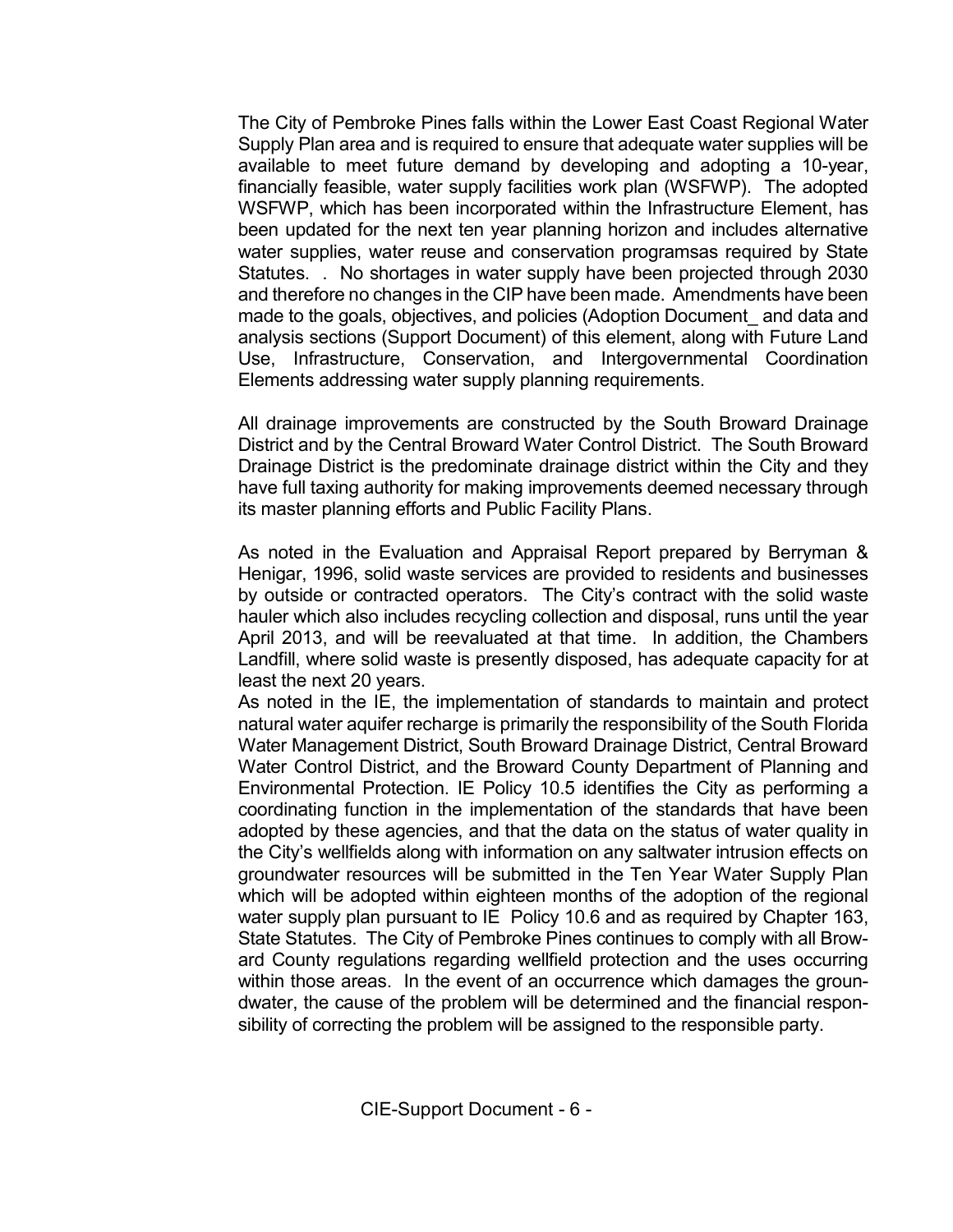CIE Policy 2.5 has been updated and provides a system for monitoring and ensuring adherence to the adopted level of service standards, the schedule of capital improvements, and the availability of public facility capacity. CIE Policy 2.5 also provides guidelines for interpreting and applying level of service (LOS) standards to applications for development orders and development permits and determining when the test for concurrency must be met for all public facilities except roadways.

B. Public Education and Public Health Systems

 This section has been updated pursuant to the EAR adopted February 2006. CIE – Table – V and VI identifies the existing Public Education and Public Health System Facilities respectively

1. Public Education

Pembroke Pines is home to three university campuses, one community college with two campuses, three high schools, six middle schools, and thirteen elementary schools. The above mentioned includes four Charter Elementary Schools, two Charter Middle Schools and one Charter High School, all of which are owned and operated by the City of Pembroke Pines. FLU Objective IV addresses the intentions of the City in its efforts to continue to ensure adequate land for community facilities. FLU Objective V addresses the coordination of land use planning with the provision of public education facilities. FLU Policies 5.1, 5.2, and 5.5 were adopted by Ordinance No. 1310 pursuant to previous legislation concerning school collocation (DCA reference No. Pembroke Pines 99PS1). Chapter 163.3177(6) (a) requires local governments to include school location criteria in their comprehensive plans. The purpose of the criteria is to encourage the location of schools near urban areas and to collocate them with parks, libraries and community facilities to the extent possible. In addition, land use elements are required to designate land use categories where public schools are an allowable use. In accordance with the Broward County Charter, public school facilities and facility site location services are provided by the Broward County School Board and in the case of Charter Schools, by the City of Pembroke Pines.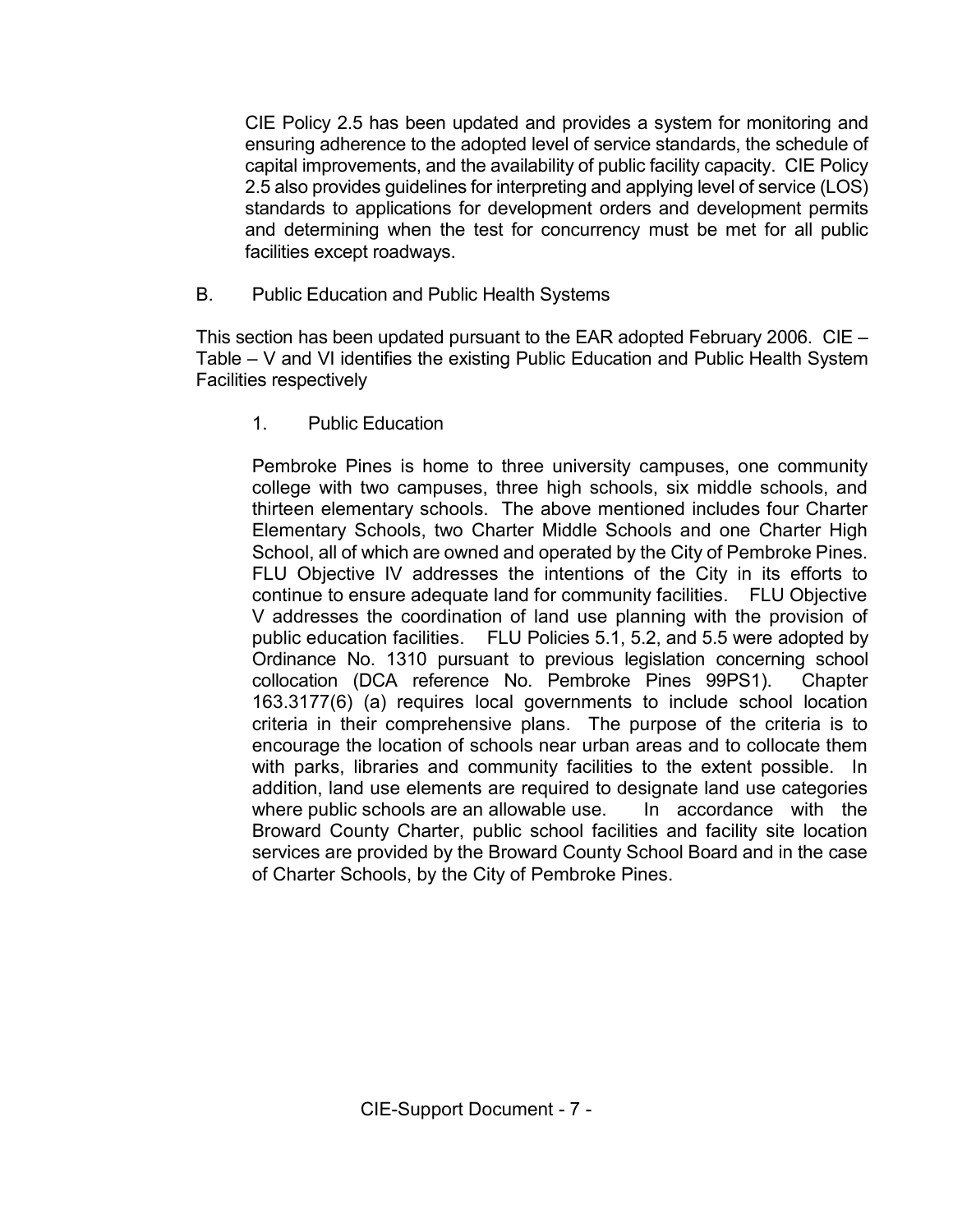FLU Objective V was adopted pursuant to the recommendations of the Broward County Planning Council to ensure through the future land use planning process and coordination with the Broward County School Board, that public elementary and secondary school facilities will be available to meet the current and future needs of the City's school population. Under Objective V of the City of Pembroke Pines Future Land Use Element (FLUE), Policy 5.1 provides for the City to coordinate with the Broward County School Board in encouraging the location of schools proximate to urban residential areas to the extent possible and to collocate public facilities, such as parks, libraries and community centers with schools to the extent possible. Policy 5.2 provides for the City to review the school location criteria as adopted by the Broward County School Board and include the criteria appropriate for the City of Pembroke Pines as an amendment to the City's Comprehensive Plan upon its availability and subject to the requirements of Chapter 163, Florida Statutes.

FLU Policies 5.3 and 5.4, and 5.6 were adopted pursuant to the recommendations of the Broward County Planning Council and further the City's intergovernmental coordination activities with respect to the provision of public schools. Previously adopted Policy 5.5 was deleted and replaced by the same policy as 5.6. Previous Policy 5.6 is replaced by Previous Policy 5.7. FLU Policy 5.7 is consistent with the South Florida Strategic Regional Policy Plan Policy 5.3. FLU Policies 5.8 and 15.6 are new policies that are consistent with Chapter 163, Florida Statutes. Policy 5.9 is consistent with the Broward County Land Use Plan adopted EAR amendments. Policies 5.10 and 5.11 were adopted as recommended by the EAR in the analysis of the major issue relating to school facility coordination. Policy 5.12 was adopted to address the changes in Chapter 163 relating to school concurrency.

 The City has updated its map series (Map FLU-6) to include existing public education facilities pursuant to CIE Table – V (see CIE – Tables – Appendix). FLU Policy 4.7 has been updated to provide for future updates to the map and tables on an as needed basis).

2. Public Health Systems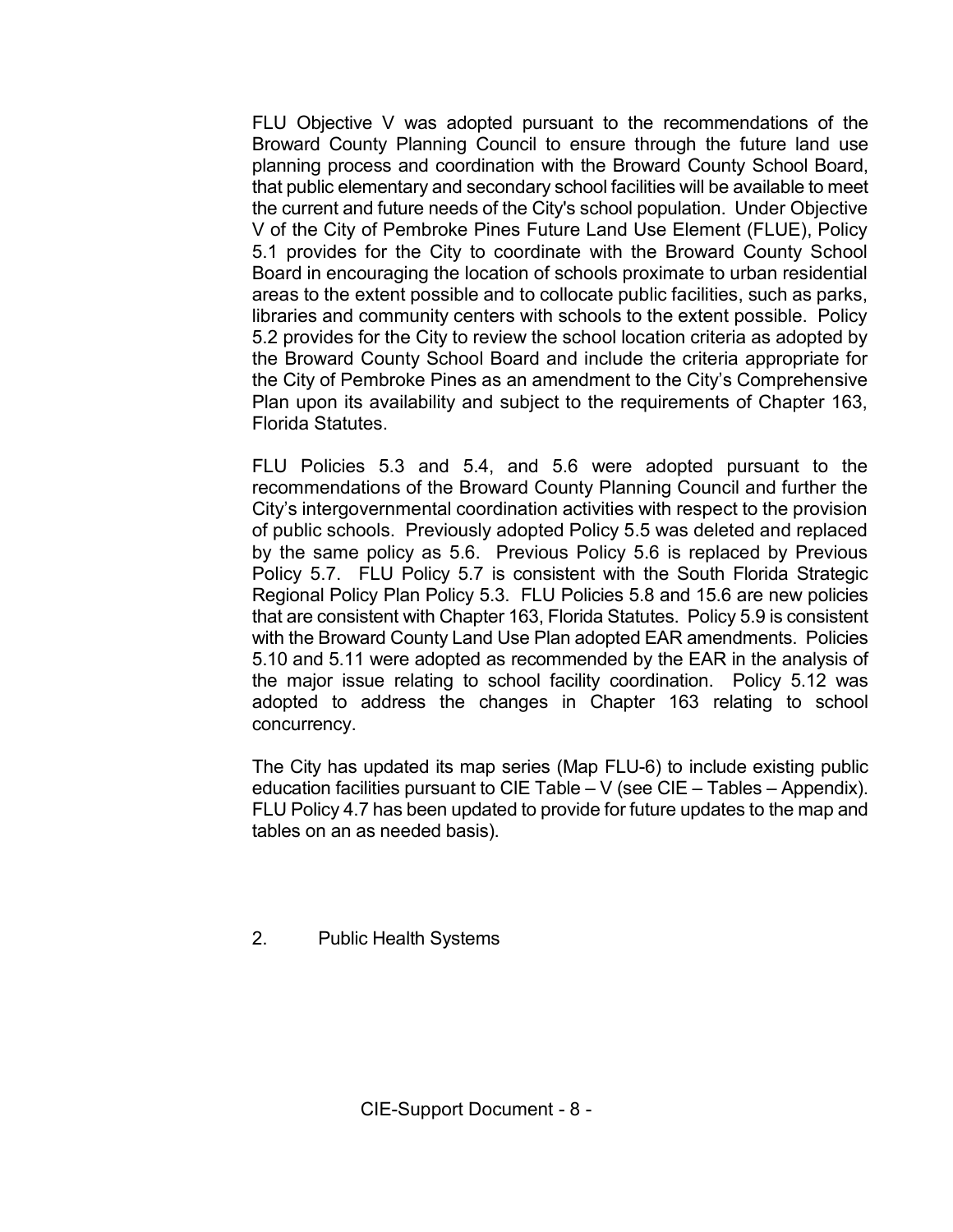The primary public health system serving the City of Pembroke Pines is the South Broward Hospital District whose principal offices are located in the City of Hollywood at Memorial Hospital. The South Broward Hospital District operates a twenty-four (24) hour walk-in clinic situated within the City of Pembroke Pines which is south of Pines Boulevard on the east side of Douglas Road. Additionally, Memorial Regional Hospital (an eight hundred (800) bed facility) which is situated in the City of Hollywood at 35th and Johnson Street, serves the majority of South Broward and provides indigent care at the present time for the City of Pembroke Pines.

C. Revenue Sources

 The following describes the various revenue sources and mechanisms which are available for capital improvement financing requirements of the City of Pembroke Pines:

- 1. Ad Valorem Taxes
- 2. Revenue Bonds
- 3. Water/Sewer Bonds
- 4. Florida State Funds
	- a. Department of Natural Resources
	- b. Department of Transportation
	- c. Department of Commerce
	- d. Department of Environmental Protection
- 5. Federal Funds
	- a. Department of Transportation
	- b. Federal Aviation Administration
	- c. Department of Interior
- 6. Gas Taxes
	- a. State
	- b. County
- 7. County Funds
- 8. Impact Fees
	- a. Park and Recreational
	- b. Road
- 9. Licenses and Permits
- 10. Special Assessments
- 11. Interest Income
- 12. Sales Tax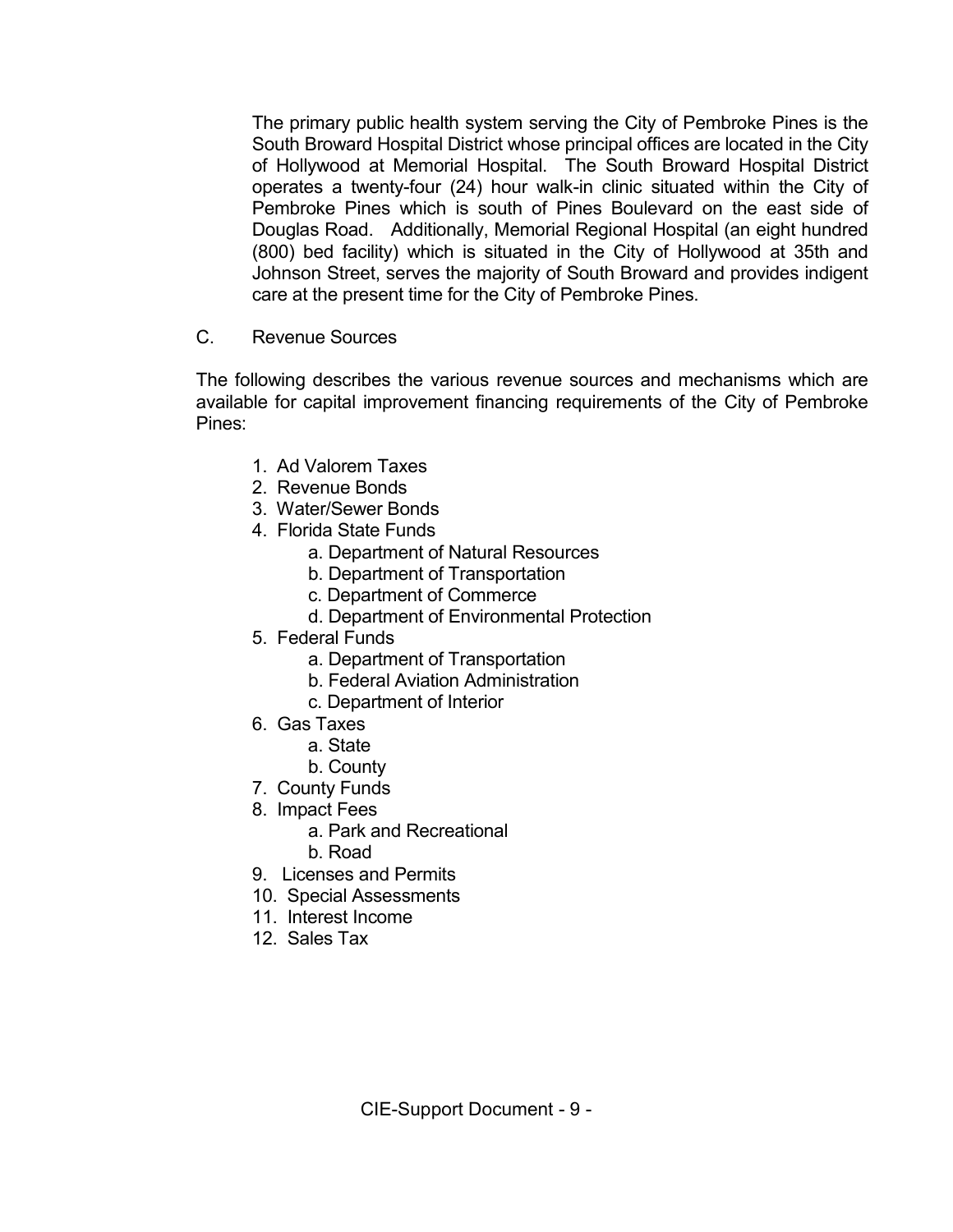An update to the Financial Assessment which includes a revenue/expenditure forecast, debt service obligations, projections of revenue sources, and debt service ratio was submitted pursuant to Policy 4.3, in accordance with recently adopted legislation and the EAR recommendations. CIE Policy 5.4 provides for the City to continue to use the local option fuel tax proceeds for transportation expenditures as defined in Section 336.025(7) Florida Statutes. ROS Policies 2.2 and 2.3 provide for the City to pursue grants and other sources of funding to acquire, protect, and conserve open space, wetlands, and other natural areas.

Although the Housing Element identified a need for affordable housing among the various income levels, the provision of affordable housing has and will continue to be provided by the private sector with financial and educational assistance by the City through its local housing assistance and CDBG programs, and recently adopted Ordinance No. 1575. Therefore, funding for affordable housing is not addressed through the Capital Improvement Element. The Housing Element, through Objective III's implementing policies 3.1 and 3.3, recognizes that the City's provision and distribution of adequate sites for affordable housing should be supplemented by a regional endeavor and therefore, commits the City to participating with the South Florida Regional Planning Council to provide adequate sites and distribution of housing for very low income, low income, and moderate income households. These policies have been incorporated by reference in the adopted Intergovernmental Coordination Element (See HE Policy 3.2). In addition to the above adopted policies, HE Policies 1.8, 1.9, 1.10, 1.11, 1.12, 1.13, 1.14, 2.8, 3.12, 3.13, 3.14, 3.15, 3.16, 3.17, 3.18, 7.4, 7.5, 3.2, 3.8, 3.9, 3.10, 4.4, 6.1, and 7.3 further the City's efforts to address affordable housing needs.

# III. ANALYSIS REQUIREMENTS

A. Local Practices

 The City of Pembroke Pines has established procedures which guide the timing and location for capital improvements which are required by growth and development within the community. The following outlines the current local practices:

 1. Growth trends and demands for services are determined by each department with input from the City Planning Division.

 2. Departments submit recommendations for capital improvements for a five year period with annual updates.

 3. The City Manager and Finance Director review proposals and rate according to needs. During this review they receive additional input from the department heads when finalizing selections and timing of same.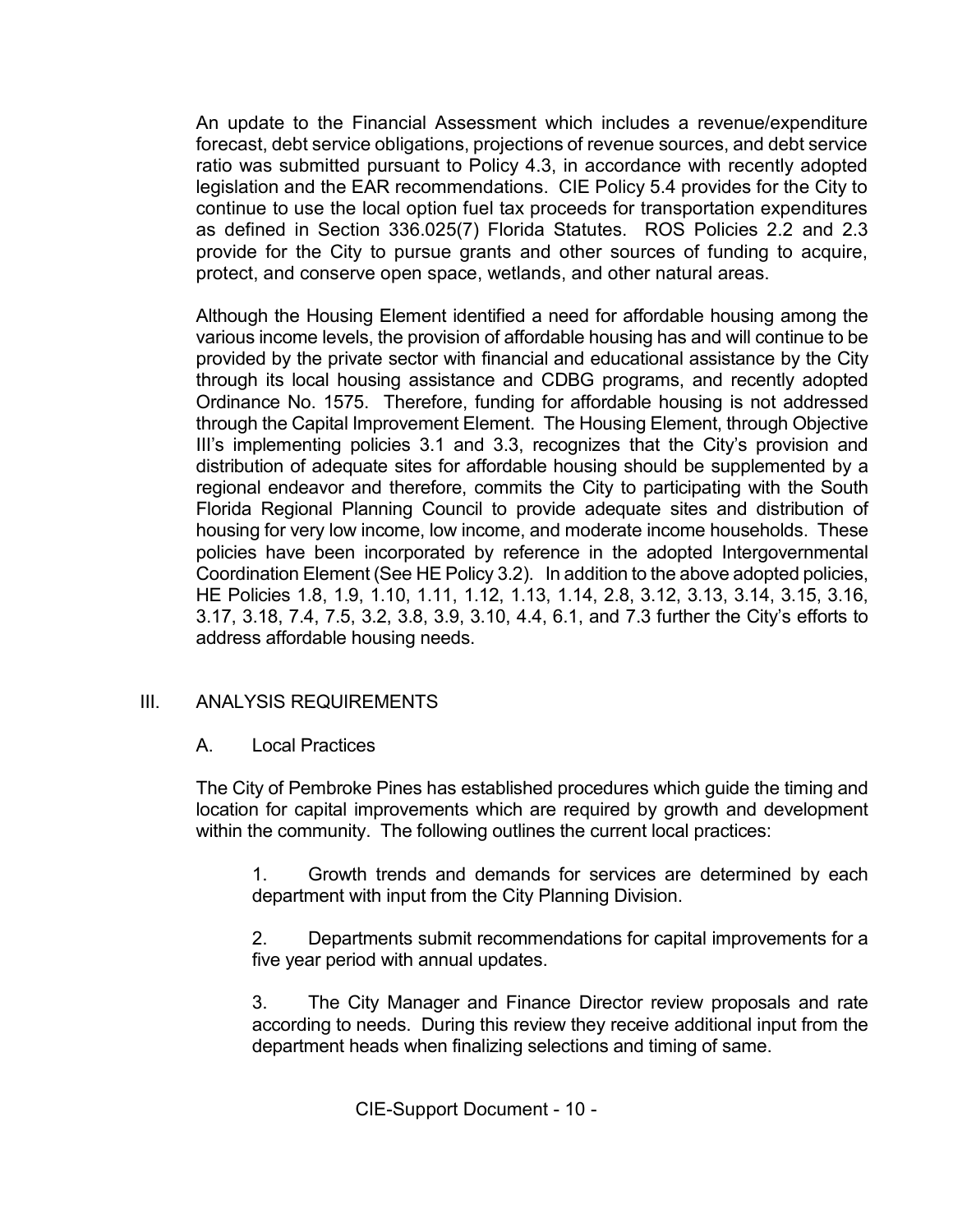4. The City Manager and Finance Director consider impacts related to supplemental funding and responsibilities outside the City's purview such as state funding, federal funding and their related mandates and requirements.

 5. The City Manager makes recommendations to the City Commission for enactment of the capital improvements plan and budgeting per the City Charter.

- B. Needed Improvements Physical Implications
	- 1. Recreation and Open Space

 No deficiencies have been identified citywide. As noted in the ROS, the City Planning Division will prepare annual reports to the Local Planning Agency that includes an analysis of recreation and open space needs, existing facilities and services, and options to increase the amount of recreation and open space areas with particular emphasis given to areas undergoing redevelopment. (See ROS Policy 4.6).

2. Infrastructure

No deficiencies have been identified.

C. Capital Improvements - Cost Estimates

No deficiencies have been identified.

D. Public Education/Health Care Infrastructure

 With the exception of the Charter School facilities, public education and health facilities are primarily the responsibility of the Broward County School Board and the South Broward Hospital District respectively. Adequate water, sewer and drainage facilities are ensured to be available for new school sites through the platting process. In addition, CIE Policy 2.5 has been updated to provide for school facility concurrency by December 1, 2008, pursuant to recently adopted legislation.

E. Timing and Location